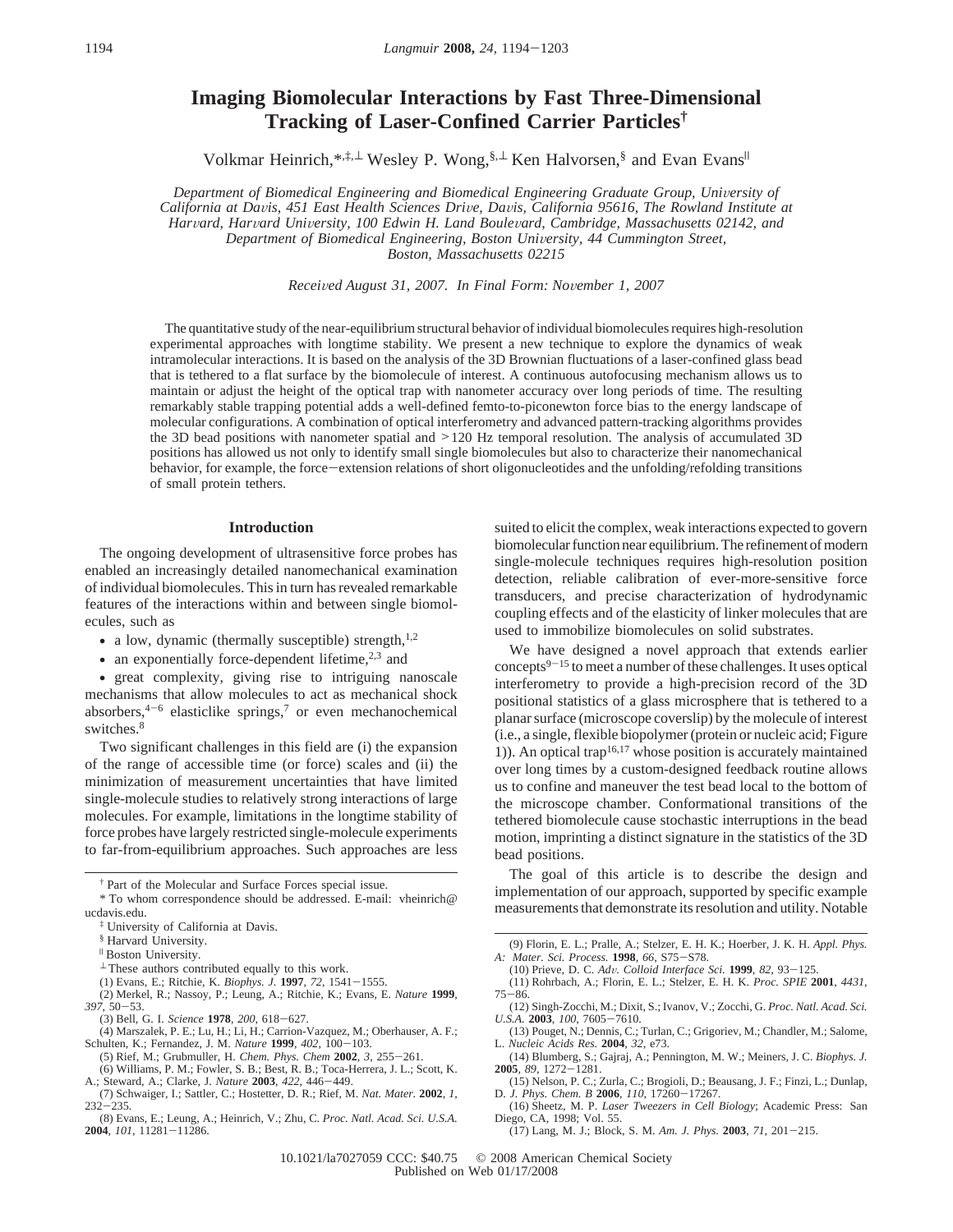

**Figure 1.** Sketch of a functionalized glass bead that is tethered to a reactive substrate (microscope coverslip) by a small biomolecule (shown as a triple-helical polypeptide). Random thermal forces and torques imparted by the aqueous environment cause the bead to undergo Brownian motion. A laser-optical trap confines the bead in a weak potential and allows us to apply controlled stresses to linkages between the bead and the substrate. The bead is imaged with reflection interference contrast microscopy (RICM). The light components reflected at the coverslip/buffer interface and at the underside of the bead interfere to generate a radially symmetric pattern. Example RICM patterns of the same bead (radius ∼7.5 *µ*m) at different heights are included at the right. (The white bar corresponds to 10  $\mu$ m.)

achievements include the ability to continuously analyze the 3D positions of one or more moving test beads (diameters <sup>∼</sup>2- 15 *µ*m) at ∼120 video images per second (where the dataacquisition speed is limited by the frame rate of our video camera). The bead positions are reported with <sup>∼</sup>1 nm lateral (*x*-*y*) and ∼0.2 nm vertical (*z*) resolution, covering a height range of up to ∼500 nm.

A number of advantages over existing techniques make this approach particularly well suited for measurements of nearequilibrium single-biomolecule interactions. First, rather than measuring the vertical bead positions with respect to an arbitrary (or even changing) reference frame, our use of interferometry reveals the actual distance between the test bead and the substrate, which is the primary quantity of interest. The use of reflected light allows for the easy manipulation of the test bead from above, such as lifting it from the substrate with a micropipette.<sup>18</sup> Owing to the high visibility of the interference pattern of a glass bead, optically thin objects or films can be placed between the test bead and the flat surface to inspect their thickness and/or transversal compressibility.19 Further advantages include the relatively large span of vertical distances accessible to detection, the ability to carry out height measurements without having to calibrate each bead, and algorithms that can easily be scaled up to track multiple beads simultaneously.

To meet various challenges encountered during the implementation of this technique, we have developed a number of general methods that can also be of significant use in many other techniques employed by diverse research groups, such as

• fast, high-resolution algorithms for the lateral tracking of moving-image features that are radially symmetric but may otherwise change appearance,

• a continuous autofocusing feedback system that maintains the vertical position of the optical trap steady over periods of hours, ensuring long-time nanometer stability of our experiments,

• the prediction and verification of the relationship between the displacement of a laser-guiding telescope lens and the vertical

travel of the laser trap, which allows for accurate adjustments of the vertical trap position without having to change the microscope's imaging focus,

• an innovative equipartition-based calibration of the spring constant of the optical trap, which accounts for the averaging effect of the camera-exposure time and allows us to correct for the otherwise substantial error caused by motion blur,<sup>20</sup> and

• a "Brownian-imaging" procedure that allows us to determine forces from the bead fluctuations even when an independent trap calibration is not available.

#### **Materials and Methods**

Borosilicate beads (Duke Scientific) and microscope coverslips were base washed at pH 10.9 by a 5 min boil in a ∼5× diluted (in nanopure water) 1:4 mixture of 30% hydrogen peroxide and concd ammonium hydroxide. If needed, the glass surfaces were functionalized with mercaptosilane (Gelest).

In prototype experiments on single-stranded DNA, we used a synthetic 50-base oligonucleotide (IDT) that had  $C_{18}$  spacers at both ends and a 5′-acrydite and 3′-biotin modification. The acrydite group was covalently linked to mercaptosilanized coverslips (protocol by IDT, www.idtdna.com). Clean glass beads were functionalized by the physisorption of biotinylated BSA, followed by incubation with streptavidin.

Experiments involving polyprotein spectrin domains used two different engineered constructs. The first was the human  $\alpha I$  subunit (consisting of a GST tag and five spectrin repeats, beginning with repeat 17 and continuing to the C terminus; this was a gift from Dr. Mohandas Narla, New York Blood Center). To immobilize this construct on carrier particles, the mercaptosilanized beads were further modified with an NHS-PEG3400-maleimide linker (Nektar) as described previously,<sup>21,22</sup> followed by attachment of an anti- $\alpha$ -I C antibody. The spectrin construct was then bound to the immobilized antibody by incubation in a Hepes 150 buffer (10 mM Hepes, 70 mM NaCl, pH 7.4) for 30 min. Directly before use, the beads were further passivated in 0.5% (w/v, i.e., 0.5 g per 100 mL of buffer) BSA for 30 min. Clean coverslips were functionalized by the physisorption of a mouse anti-GST antibody (2 *µ*g/mL, Oncotech) for 30 min, followed by incubation in 1% (w/v) BSA for 45 min. The actual tethering experiments were conducted in Hepes 150 buffer with 0.05% (w/v) BSA.

The second spectrin construct consisted of four identical chicken brain R16  $\alpha$ -spectrin domains that were separated from one another by titin I27 domain spacers and modified at one end with a His tag (gift from Dr. Jane Clarke, MRC Centre for Protein Engineering, University of Cambridge, U.K.). A cysteine exposed at the unmodified end of this construct was biotinylated using a biotin-PEG3400 maleimide linker (Nektar). Then, the construct was attached to coverslips that had been coated with streptavidin by physisorption. As above, mercaptosilanized beads were first modified with NHS-PEG3400-maleimide. Then, an anti-penta-His antibody was covalently linked via its free amines to the beads.

**Technique for Photonic Force Spectroscopy of Weak Molecular Interactions.** *Instrument.* Our instrument combines a laseroptical trap with reflection interference contrast microscopy (RICM). It was built around the lower body of a Zeiss Axiovert 200 inverted research microscope equipped for epi-illumination (Figure 2). The RICM image is formed by reflected, quasi-monochromatic light (k, m) using Zeiss Antiflex optics (f, g) and a polarizing assembly (n, p, o; parts m-p, e by Chroma). Using the microscope's two video ports, the image is fed simultaneously to a SensiCam video camera  $(r; \text{Cooke}; \text{http://www.pco.de})$  via a  $4 \times$  Zeiss TV adapter at a final magnification of∼38 nm/pixel and without magnification to a second camera (t; CCD 72, DAGE-MTI). In fast-frame-rate mode, the

<sup>(18)</sup> Heinrich, V.; Rawicz, W. *Langmuir* **<sup>2005</sup>**, *<sup>21</sup>*, 1962-1971. (19) Heinrich, V.; Ritchie, K.; Mohandas, N.; Evans, E. *Biophys. J.* **2001**, *81*, <sup>1452</sup>-1463.

<sup>(20)</sup> Wong, W. P.; Halvorsen, K. *Opt. Express* **<sup>2006</sup>**, *<sup>14</sup>*, 12517-12531.

<sup>(21)</sup> Evans, E.; Leung, A.; Hammer, D.; Simon, S. *Proc. Natl. Acad. Sci. U.S.A.* **<sup>2001</sup>**, *<sup>98</sup>*, 3784-3789.

<sup>(22)</sup> Perret, E.; Leung, A.; Morel, A.; Feracci, H.; Nassoy, P. *Langmuir* **2002**, *<sup>18</sup>*, 846-854.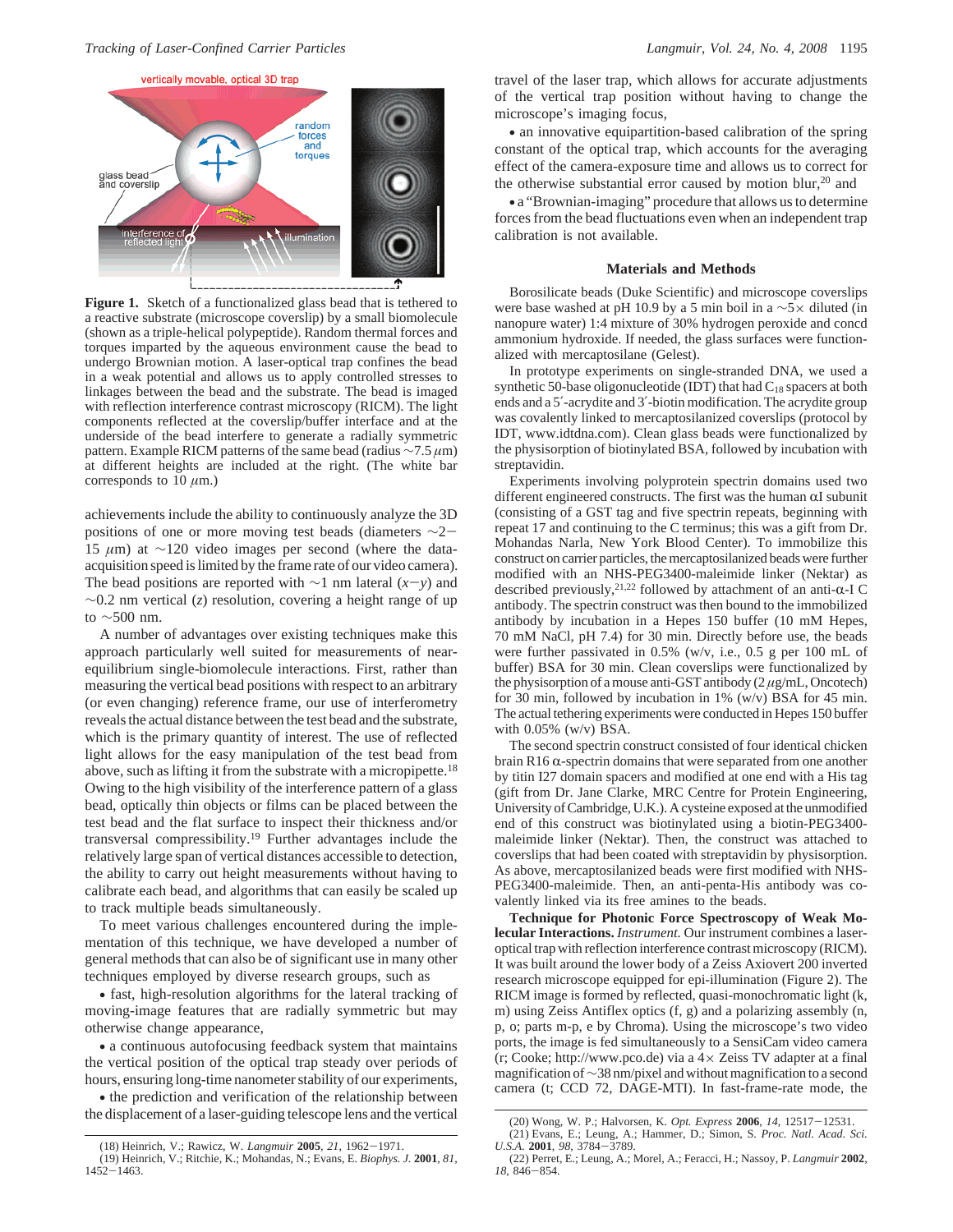

**Figure 2.** Schematic of the instrument for photonic force spectroscopy. The labeled parts are (a) 1064 nm CW laser head, (b) liquid-crystal power controller, (c) zoom beam expander, (d)  $1 \times$ variable telescope, (e) dichroic beam splitter, (f) 63×/1.25NA Antiflex microscope objective with (g) integrated  $\frac{1}{4}$ -wave plate, (h) threeaxis piezo-controlled microscope stage, (i) test chamber (resting on h), (k) 100 W mercury arc lamp, (m)  $546 \pm 5$  nm interference filter, (n) polarizer, (o) polarizing beam splitter, (p) analyzer, (r) 12bit, cooled SensiCam CCD camera, (s) computer with interfaces to parts b, d, and r, and (t) second video camera and computer. The polarizing assembly (n, o, p along with g) minimizes internal reflections while maximizing the intensity of the imaging light. (Double arrows indicate the polarization direction of the propagating light.) Only light reflected at optical interfaces above the  $\frac{1}{4}$ -wave plate (g) contributes to the interference pattern.

SensiCam's speed depends on the number of image lines, giving  $\sim$ 120 images/s for the 120 video lines routinely used here. Using multithreaded Visual C++ programming and a fast computer (Windows PC with 2 GHz processor) (s), SensiCam images are analyzed in real time. The second video stream is digitized (Meteor-II, Matrox) and analyzed by another computer (t).

A laterally stationary, single-beam laser-optical trap is generated by a 500 mW Nd:YAG (1064 nm) diode laser (a; Coherent). The trapping power can be varied quickly and accurately via the analog input of the power controller (b; Brockton Electro-Optics). The beam is passed through the expander (c) and then through a  $1 \times$  telescope that consists of two  $5 \times$  MicroSpot objectives (d; c and the objectives for d by OFR). One objective is mounted to a piezo-driven objective positioner (PI), allowing us to change the beam divergence rapidly and thus to adjust the height of the trap center relative to the coverslip. The laser beam is inserted into the microscope's optical path directly below the objective via a dichroic beam splitter (e), which not only prevents damage to other microscope parts but also allows us to position the telescope (d) close to the microscope objective. The beam is focused to a diffraction-limited spot with the microscope objective (f). For testing and calibration purposes, vertically mounted micropipettes can be attached to a closed-loop piezo actuator (PI, not shown), allowing us to pick up single glass beads and displace them vertically by precisely known distances.

*Autofocus.* Our continuous autofocus mechanism performs essentially the same task that a microscopist carries out when focusing the condenser during the setup of Köhler illumination, albeit in the microscope's epi-illumination path. Part of this path, and conjugate to the image plane, is a field-stop diaphragm (a standard component of the microscope's fluorescent track) whose reflected-light image depends strongly on the objective focus. Our autofocus algorithm



**Figure 3.** (a) Sketch of the geometry of a bead tethered to a flat surface at the pivot point *P*. The "south pole" *S* of the bead is the position reported by our 3D-tracking routine. (b) Weighted-center finding of intersecting intensity gradients. (c) Normalized crosscorrelation with mirror images (here, in the *x* direction). The original pattern is bounded by  $(x^{(0)}, x^{(0)})$ . Its mirror image is the template (grayed, transparent rectangle) that is scanned across the search region  $(x^{(S)}_0, x^{(S)}_1)$  (dashed outline). The position of the left edge of the template during the scan is  $x_T$ . The maximum of the cross correlation between the template and the respective part of the underlying search region reveals the best match between the two and provides the center position  $x_{\text{center}}$  of the original pattern.

uses this dependence and monitors the drift in focus by analyzing the changing appearance of the image of the partially closed fieldstop iris. Because this image is formed by reflection at the coverslip/ buffer interface, it can be processed to yield a true measure of the distance between this substrate surface and the microscope objective, independent of the simultaneous tracking of beads. Our defocus measure is the variance of pixel intensities in an image region that contains part of the edge of this field diaphragm, visualized with the second computer during experiments. After a one-time calibration, automated feedback continuously corrects focus drifts to within 1 to 2 nm by vertically adjusting the piezo-driven stage (h; PI).

*Vertical Trap Adjustment.* The above continuous autofocus mechanism ensures that both the RICM-imaging focus and the vertical position of the optical trap remain steady over hours if desired. However, to accommodate beads of different sizes and to exert varying forces on tethered biomolecules, it is essential that the trap's vertical position can be adjusted without changing the RICM-imaging focus. In our setup, this can be done quickly by adjusting the movable lens of the telescope (part d in Figure 2). Details of our thin-lens treatment to derive the dependence of the vertical travel of the trap center  $\Delta z_{trap}$  on the displacement  $\Delta x_{tl}$  of either telescope lens are given in Appendix A. The resulting (approximate) relationship is

$$
\Delta z_{\text{trap}} \simeq \left(\frac{n_{\text{w}}}{n_{\text{g}}}\right) \left(\frac{f_{\text{mo}}}{f_2}\right)^2 \Delta x_{\text{tl}} \tag{1}
$$

where  $n_g$  and  $n_w$  are the refractive indices of glass and water and  $f_{\text{mo}}$  and  $\tilde{f}_2$  are the effective focal lengths of the microscope objective and the telescope lens closest to the objective, respectively. (See also Figure A1.)

It is important to keep in mind that eq 1 is an approximation of the displacement of the laser focus. The actual vertical displacement of a trapped bead also depends on the (bead-size-dependent) stiffness of the optical trap (e.g., Figure 6b), which in turn may be affected by variations in the profile of the propagating laser beam. Such variations are produced in the objective's back-focal plane by telescope-lens shifts, and they are further confounded by aberrations, in particular, spherical aberration due to refraction at the coverslip/ water interface.<sup>23,24</sup> These effects are difficult to quantify, and

<sup>(23)</sup> Wiersma, S. H.; Torok, P.; Visser, T. D.; Varga, P. *J. Opt. Soc. Am. A* **<sup>1997</sup>**, *<sup>14</sup>*, 1482-1490.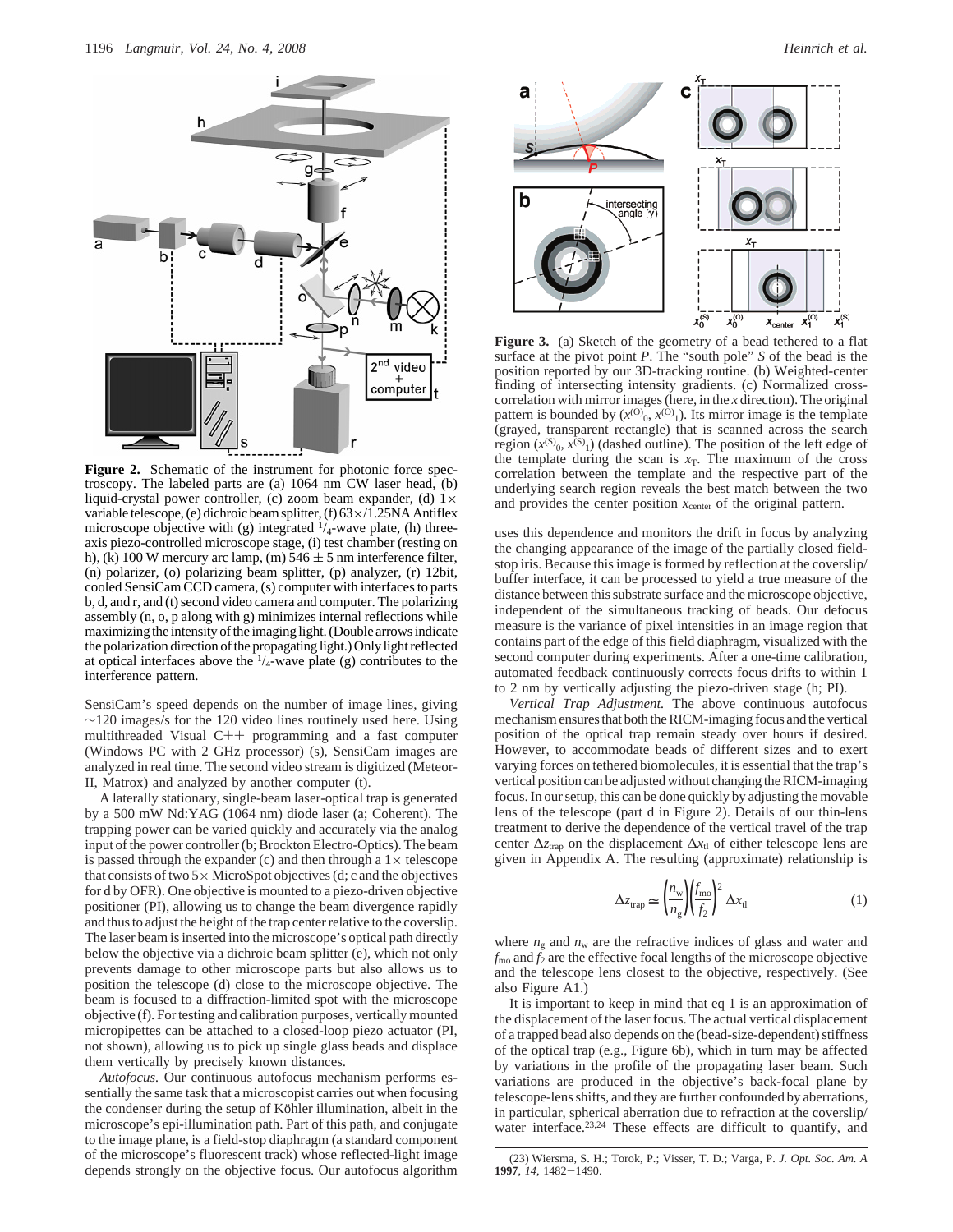

**Figure 4.** Determination of the bead height. (a) The simplest physical model for the formation of the observed Newton ring pattern considers the self-interference of the reflected components of an illuminating, on-axis plane wave. Strictly focusing the objective at the coverslip/ buffer interface limits the analysis to the interference pattern generated in this interface (e.g., at point  $P_i$ ). (b) Example fit of this model to a radial RICM intensity profile of a microsphere (∼2.2 *µ*m diameter).

although Neuman and co-workers<sup>24</sup> considered the simpler case of laser-focal shift via changes of the coverslip-objective distance, we agree with their conclusion that a thorough calibration is usually needed to ensure the highest confidence in one's results. As demonstrated below, we find that for the relatively small vertical displacements considered in this study eq 1 reliably predicts the vertical trap position. However, adjustments of the trapping force exerted on a tethered bead should generally be controlled via the laser power at a constant trap height, rather than changing the trap height.

**Three-Dimensional Nanoscale Tracking of Microspheres near a Surface.** The use of the above technique to characterize weak biomolecular interactions requires the collection of a large amount of 3D positional bead data with the highest possible precision. Whereas commercially available pattern-matching algorithms could be adapted, to some extent, to do basic tracking of moving microparticles, they are generally unsuitable for fast, high-resolution 3D position detection. First, they are often based on templates (i.e., image patterns whose appearance is assumed to remain unaltered as the tracked object changes its position and/or orientation). In contrast, the microscopic image of a small particle changes considerably whenever the particle moves perpendicular to the focal plane. Next, none of these algorithms provide positional information in the third (vertical) dimension. Finally, the majority of biologically relevant molecular interactions occur on much faster time scales than accessible by the slow, general-purpose commercial patterntracking routines. This section presents our approach to track the 3D positions of microspheres at high speed while achieving high precision. Because our algorithms rely exclusively on the radial symmetry of the RICM bead pattern, they can easily be adapted for the position detection of any image features exhibiting this symmetry.

The capability to record events at high speed poses another growing challenge to experimentalists: how to cope with an immense amount of acquired data. Our solution has been simple: do as much of the needed image analysis as possible in real time, and save only the results of this analysis but not the raw images. By real-time image processing, we mean the asynchronous continuous analysis of the most recently acquired image frame during the time span needed to record and transfer a new image to computer memory at whatever camera speed required or possible.

First, it is imperative for all high-speed tracking tasks to define a reduced search region within the image that is centered about a suitably chosen, searchable feature of the pattern of interest.<sup>25</sup> The search region should be large enough to ensure that the tracked feature will still reside inside this region when the next video image is acquired. Once the most recent position of the pattern has been identified, the search region is recentered about this new position.

As a general rule, lateral positional accuracy can be improved only at the cost of growing image-processing time. The remedy is to use a sequence of tracking algorithms that increasingly refine the position of the pattern of interest. The initial search should analyze a relatively large search region at high speed, locating the pattern center within a few image pixels. Subsequent algorithms can then utilize considerably smaller search regions, saving valuable processing time while pinpointing the center with subpixel resolution. Our sequence of up to three algorithms to find the center of the bead's interference pattern includes

- weighted center finding of intersecting intensity gradients,
- normalized cross correlation with mirror images, and
- fit to a symmetric model function with adjustable center.

Once the lateral center is found, the height *h* of the bead's "south pole" *S* relative to the bottom coverslip (Figure 3a) is obtained by fitting a simplified model to the circularly averaged, radial intensity profile. (See below.)

**Lateral Center-Finding Routine for Radially Symmetric Image Patterns.** Whenever the most prominent feature in an image region is radially symmetric, the majority of local intensity gradients will point either toward or away from the center of the symmetric pattern. Accordingly, our (usually) first algorithm calculates a large number of mutual intersections of straight lines defined by the directions of suitable pairs of intensity gradients (Figure 3b). To maximize speed, we bin sort the gradients by magnitude as soon as their directions and magnitudes are obtained from convolution of the search region with a Sobel gradient operator (separate  $3 \times 3$  masks for *x* and *y* direction). A gradient pair is judged to be suitable if (i) both gradients have magnitudes greater than a chosen threshold and (ii) the angle *γ* between the gradients is larger than a preset value (currently 30°). The magnitude threshold is automatically adjusted to keep the total number of included intersections roughly constant (typically 300- 500). The bead position is calculated as the centroid of intersections, each weighted by sin  $(y)$ . This robust algorithm locates the bead center reliably within ∼1 pixel in usually less than 1 ms, even coping with beads that are partially obscured or have partially left the chosen search region.

As mentioned above, standard cross correlation (CC) with stored templates is unsuitable for rapidly changing, bead-height-dependent RICM patterns. Instead, we have developed a powerful CC variant, based on the notion that a radially symmetric image feature can be transformed into itself by an arbitrary reflection followed by a translation. The distance over which the mirror image needs to be translated until it matches the original pattern exposes a particular symmetry axis in the radially symmetric original. As illustrated in Figure 3c, we designate the mirror image of a rectangular image region containing the Newton-ring pattern as the template for the cross-correlation search. The search range is defined by inflating the *x* dimension of the original image region by a preset distance on both sides. Scanning the template pixel by pixel across the search region (cf. Figure 3c), the normalized cross correlation *C* is computed at each position using

$$
C(x_T) = \frac{\langle ST \rangle - \langle S \rangle \langle T \rangle}{\sqrt{(\langle S^2 \rangle - \langle S \rangle^2)(\langle T^2 \rangle - \langle T \rangle^2)}}
$$
(2)

where  $T(x, y)$  and  $S(x, y)$  denote the intensities at a given pixel of the template and the search region, respectively. The mean intensities entering eq 2 are given by

$$
\langle T \rangle = \frac{1}{N_x N_y} \sum_{x} \sum_{y} T(x - x_T, y) \qquad \langle S \rangle = \frac{1}{N_x N_y} \sum_{x} \sum_{y} S(x, y)
$$

$$
\langle ST \rangle = \frac{1}{N_x N_y} \sum_{x} \sum_{y} S(x, y) T(x - x_T, y)
$$

 $N_x$  and  $N_y$  are the pixel dimensions of the template, and the summation of search-region intensities is over the respective region of overlap with the template. The maximum of the discrete function  $C(x_T)$  (eq. 2) gives the pixel position  $\hat{x}_T$  where the template best matches the

<sup>(24)</sup> Neuman, K. C.; Abbondanzieri, E. A.; Block, S. M. *Opt. Lett.* **2005**, *30*, <sup>1318</sup>-1320.

<sup>(25)</sup> Heinrich, V.; Waugh, R. E. *Ann. Biomed. Eng.* **<sup>1996</sup>**, *<sup>24</sup>*, 595-605.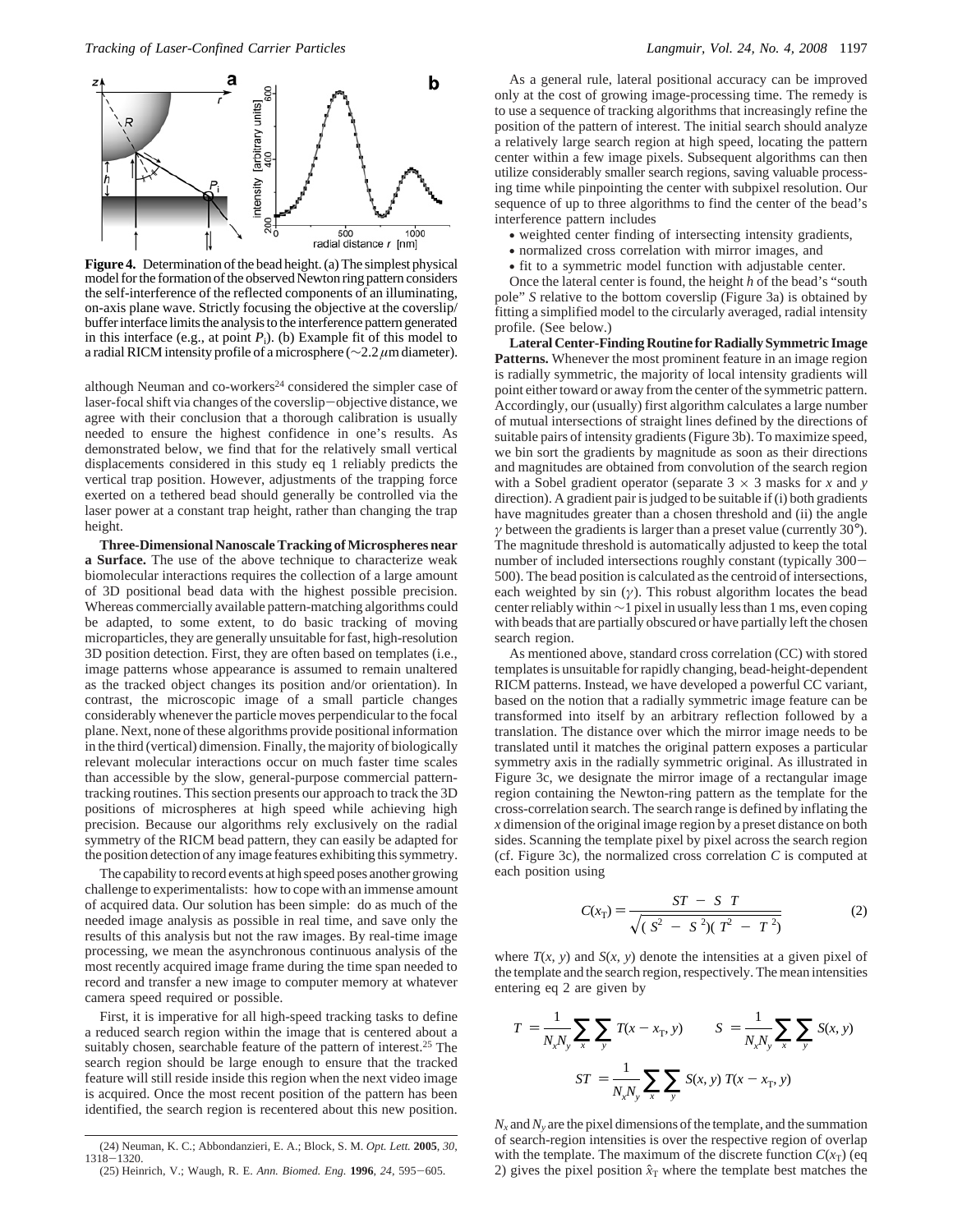

**Figure 5.** High-resolution tracking examples. (a) A surface-immobilized bead  $(2 \mu m)$  diameter) was repeatedly translated in the *x* direction by a total of 100 nm (∼2.5 image pixels) at a speed of 100 nm/s using the piezo-driven microscope stage. The bead position was determined every ∼8 ms in real time. The resulting trace accurately reproduces the imposed movement with subpixel resolution. (b) Series of measured vertical positions for repeated up-and-down translation of a pipet-held microsphere (∼2.5 *µ*m diameter) at a preset speed of 137.6 nm/s using a closed-loop piezo actuator. The moment of contact between the moving bead and the coverslip defined the absolute zero height. The apparent velocity (average of the slopes of the superimposed linear fits) was 135.9 nm/s, giving a correction factor of 1.01 that needs to be applied to the measured height data in this case. (c) The autofocus mechanism successfully compensates for vertical drifts of the coverslip/buffer interface relative to the objective's focal plane. With the autofocus on, the interface height remains stable for periods of hours (shown here only for  $\sim$ 2 min).



**Figure 6.** Examples of vertical trap manipulation based on a total of ∼60 000 measurements of 3D bead positions. (a) A trapped small glass bead (∼1.9 *µ*m diameter) is moved up and down at a constant speed by adjusting the trap height with the telescope (previous section). The measured raw bead heights were corrected to give a velocity (slope of the superimposed linear fit) that was in agreement with eq 1. (b) Next, the laser power (top) was decreased in six steps at a fixed trap position. Superimposed are the average corrected bead heights (horizontal solid lines)  $\pm$  standard deviations (dashed lines). (c) The vertical spring constant of the trap was found by first fitting eq 6 to the naı̈ve spring constants ( $\Box$ ) obtained from the variances of the data in plot b using eq 5. The fit (red line) gave a conversion factor of  $c = 0.081 \text{ pN/nm/W}$ for the linear dependence of the actual trap spring constant on the laser power (gray line).

original image. To achieve subpixel resolution, we interpolate a small range of the CC data about  $\hat{x}_T$  using a low-order polynomial and determine the maximum of this continuous fitting function. Finding two independent symmetry axes in this way, the bead center is given by their intersection.

We optionally refine the center further by choosing small and relatively short image stripes (in *x* and *y* directions) that contain the center, bin each stripe into a single line, and fit a suitable symmetric function to the resulting intensity data. An example fitting function (for the  $x$  direction) that we have used successfully is the cosine series

$$
f(x - x_{\text{center}}) = \sum_{j=0}^{n} a_j \cos\left(\frac{x - x_{\text{center}}}{w}\right) \tag{3}
$$

where the values of *n* and *w* are picked at the beginning of the calculation, whereas the coefficients  $a_k$  as well as the desired  $x_{\text{center}}$ are fitting parameters. To account for (linear) intensity gradients that may be present in the image background, we usually also add the term *bx* to the expression given in eq 3. Another possibility is to use a Taylor expansion of the particular nonlinear fitting function that will be used below to extract the bead height from each radial intensity profile. This choice has the advantage that the function is likely to be a good approximation of the intensity profile, which means that the fit will provide good initial values for the full nonlinear height fit described next.

**Vertical Position Detection of Microspheres Using Interferometry.** Knowing the center of the RICM pattern of the bead, we compute the average of the radial intensity profile over all radial directions, greatly improving the signal-to-noise ratio. Then, a suitable model that predicts the profile as a function of the gap height and the bead radius is fit to the data (Figure 4). The motivation for the simple model currently used and its limitations are discussed in detail in Appendix B.

Approximating the underside of the bead as a paraboloid, the difference  $\Delta\Lambda(r)$  in optical path length of the two interfering components (as described by geometrical optics) is

$$
\Delta\Lambda(r) = \frac{1}{2}n_{\text{buffer}}[2h - R + \sqrt{4r^2 + (2h + R)^2}]
$$

The refractive index for aqueous solutions is  $n_{\text{buffer}} \approx 1.33$ . All other symbols are defined in Figure 4. The resulting phase difference is

$$
\Delta \Phi(r) = \left(\frac{2\pi}{\lambda_0}\right) \Delta \Lambda(r) + \pi \tag{4}
$$

where  $\lambda_0 = 546$  nm, and a constant phase shift of  $\pi$  is introduced by reflection at the higher-index bead surface. The location of interference fringes is predominantly governed by the cosine of the expression in eq 4. The much less tractable envelope of this cosine is modeled in an empirical manner. We use a constant offset (usually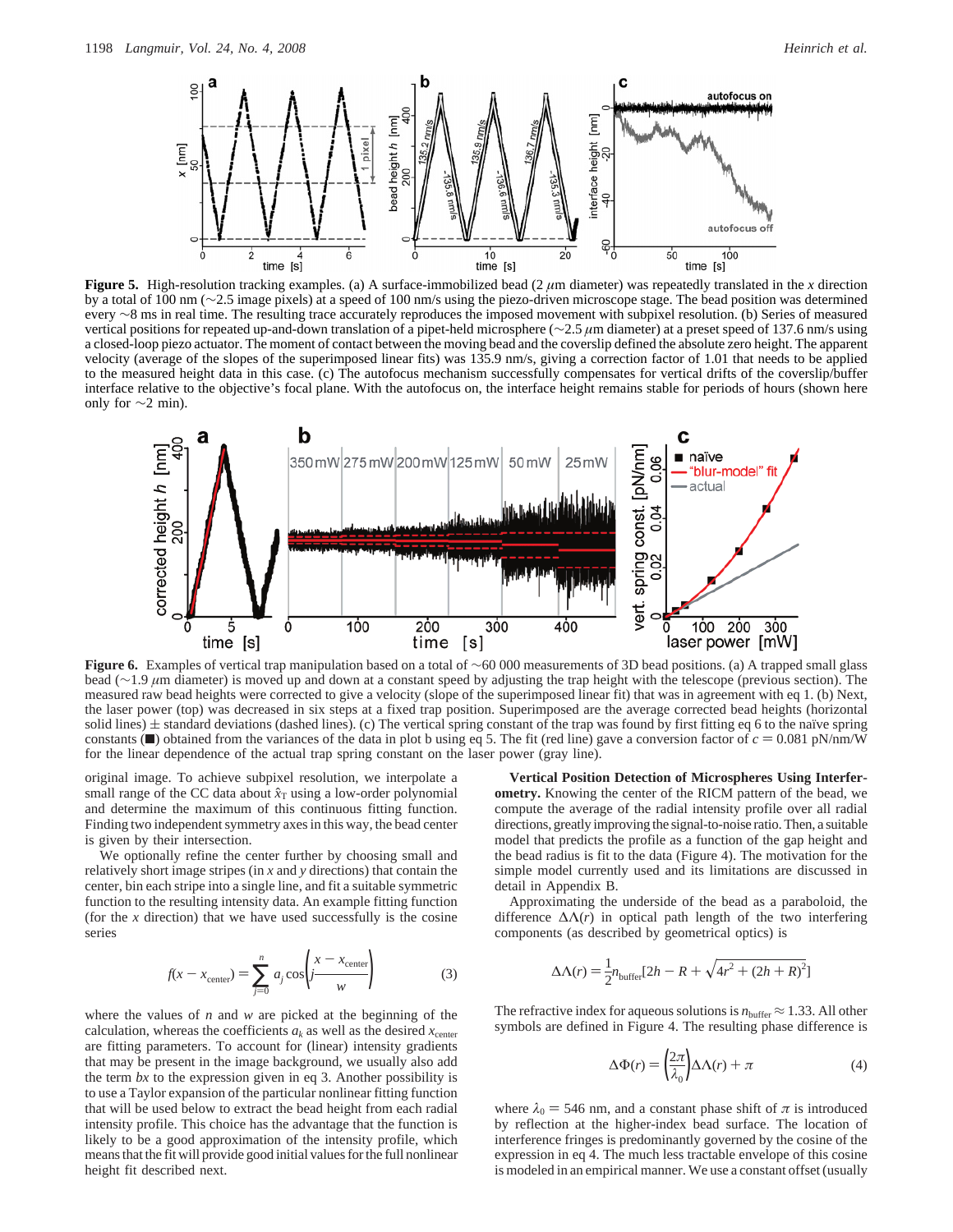fixed during fitting) and two Gaussians to describe the amplitude of the cosine and the intensity contributions of non-interfering reflected light,<sup>26</sup> which adds five empirical parameters  $(A_{0,1,2}$  and  $b_{1,2}$ ) to our model of the intensity *I* as a function of the radial distance *r*:

$$
I(r) = A_0 + A_1 \exp(-b_1 r^2) + A_2 \exp(-b_2 r^2) \cos \Delta \Phi(r)
$$

In this fitting function, the bead radius  $R$  is a relatively strong parameter. Bead-height information improves if after a test run with variable radius, *R* is fixed at the appropriate value in subsequent fits.

#### **Results and Discussion**

**Three-Dimensional Tracking of Microspheres near a Surface.**To quantify the resolution of our 3D-tracking algorithms, we first inspected the positional statistics of clean glass beads that were immobilized on the surface of clean coverslips. Approximately 1000 positions/bead were recorded. The lateral (*x, y*) position data were high-pass filtered (1 Hz cutoff) to remove slow lateral drift. For the recorded lateral positions, the standard deviations from the mean were typically  $\leq 1$  nm in both *x* and *y* for beads with diameters of ∼2 *μ*m. Determined by interferometry, the vertical bead positions exhibited considerably smaller standard deviations, typically  $\leq 0.2$  nm. These standard deviations are a measure of the resolving power of our 3D-tracking routine; they also represent the standard error in the position for each video frame. Within a more conservative 95% confidence interval, the statistical error in position detection would be 2 nm laterally (in the frequency band  $>1$  Hz) and 0.5 nm vertically. For beads larger than ∼2 *µ*m (diameter), more image pixels contribute to the circularly averaged radial intensity profile, significantly reducing the statistical error of the bead-height measurements. For example, tests with an ∼7 *µ*m (diameter) bead yielded a standard deviation as small as 0.3 Å for vertical bead positions.

Next, we evaluated the tracking accuracy for beads that were translated at constant velocities by subnanometer, closed-loop piezo actuation. Excellent lateral tracking resolution of a fraction of an image pixel is demonstrated in Figure 5a where the total travel distance of the bead was less than  $\frac{1}{5}$  of the wavelength of the illuminating light. Our vertical detection method (Figure 5b) successfully reproduces the linearity of the bead motion over a large range of bead heights. A systematic bias in the measured velocities reflects a slight underestimation of the absolute vertical position, attributed to approximations in our RICM model. Although the deviation in velocity is an acceptable  $-1\%$  in this example, we found that it generally depends on the bead size and on the illuminating numerical aperture and that it may grow progressively to as much as  $-10\%$  at decreasing bead diameters. Yet for a given setup that keeps these quantities constant, a one-time calibration is sufficient to establish the appropriate correction factor that needs to be applied to all vertical tracking data. (See Appendix B for a more detailed discussion.)

The calibration of our autofocus feedback is based on measuring distance changes between the microscope objective's focal plane and the coverslip/buffer interface with nanometer accuracy. (See the previous section.) This measurement of interface height was used (Figure 5c) to demonstrate how the autofocusing routine effectively eliminates the otherwise ever-present instrument drifts that tend to displace the interface by tens of nanometers (or more) per minute.

Summarizing our 3D-tracking routine, we find that nanometer resolution is reliably achieved with glass beads with diameters larger than ∼1.5 *µ*m. The position detection improves both laterally and vertically with increasing bead size. However, because the trapping stiffness of optical tweezers decreases for objects that are large compared to the wavelength of the trapping laser, we prefer to use beads in the range of  $2-5 \mu m$  (diameter). It is also important to keep in mind that our RICM-based detection of the vertical bead position assumes that the surfaces of the coverslip and of the test bead are locally smooth and that surface roughness may occasionally introduce a small bias into the measured values of absolute bead height and tether length.<sup>14,27</sup>

**Three-Dimensional Characterization and Manipulation of the Optical Trap.** Careful calibration of the optical trap's spring constant is an essential prerequisite for the application and measurement of minuscule forces. A common calibration method is based on the confined fluctuations of a trapped particle (tracked, for example, in the *x* direction). The spring constant is identified with the ratio of the thermal energy  $k_B T$  and the variance of the measured particle positions

$$
k_{\text{naïve}} = \frac{k_{\text{B}}T}{\text{var}(x)}\tag{5}
$$

as prescribed by the equipartition theorem. This method, however, is not without peril. In fact, if the particle positions are compiled from images taken with a standard video camera, then the resulting *k*<sub>naïve</sub> will substantially deviate from the actual spring constant *k*. This is demonstrated in Figure 6c, revealing a nonlinear laserpower dependence of the vertical naïve spring constant (obtained using our bead-height detection method and eq 5), contrary to the expected linear dependence of the actual trap stiffness *k*. This behavior has recently been analyzed in detail.20 It was confirmed that the averaging effect of finite camera-exposure times or any other averaging that occurs during the finite acquisition times of individual data points can significantly reduce the variance of the measured positions, which in turn results in an overestimate of the naïve stiffness of the confining potential. Fortunately, this "motion-blur" effect can be corrected for relatively easily, and it can even be used to expose interesting information about the bead dynamics on time scales faster than the video frame rate.20 The predicted laser-power dependence of  $k_{\text{naïve}}$  is

$$
k_{\text{naive}} = \frac{cP}{2} \left[ \frac{1}{\alpha} - \frac{1 - \exp(-\alpha)}{\alpha^2} \right]^{-1} \tag{6}
$$

where  $P$  is the laser power,  $c$  is the calibration factor that converts laser power into the actual spring constant, and  $\alpha = cP_t/\gamma$  is a dimensionless quantity that incorporates, in addition to *c* and *P*, the camera exposure time  $t_e$  and the friction factor  $\gamma$ <sup>20</sup> A fit of this blur model to the measured values of  $k_{\text{naïve}}$  involves only two fitting parameters: *c* and the ratio *t*e/*γ*. Excellent agreement between this model and our  $k_{\text{naïve}}$  data is demonstrated in Figure 6c. The actual trapping spring constant *k* is then simply the product *cP*.

Figure 6a,b uses the same bead to demonstrate the two modes of vertical trap adjustment: the controlled displacement of the vertical trap position by piezo translation of the moveable lens of a laser-guiding telescope and the tuning of the vertical spring constant of the trapping potential via a laser power controller (cf. Instrument subsection and previous paragraph). The travel  $\Delta x_t$ of either telescope lens and the vertical displacement ∆*z*trap of the trap center are related by eq 1. This approximation predicts  $\Delta z$ <sub>trap</sub> ≈ 0.00373 $\Delta x$ <sub>tl</sub> for our setup, which gives a range of ~1.3  $\mu$ m in vertical trap displacement for the total travel (350  $\mu$ m) of the piezo-mounted telescope lens. We verified eq 1 by repeatedly

<sup>(26)</sup> Radler, J.; Sackmann, E. *Langmuir* **<sup>1992</sup>**, *<sup>8</sup>*, 848-853. (27) Zocchi, G. *Biophys. J.* **<sup>2001</sup>**, *<sup>81</sup>*, 2946-2953.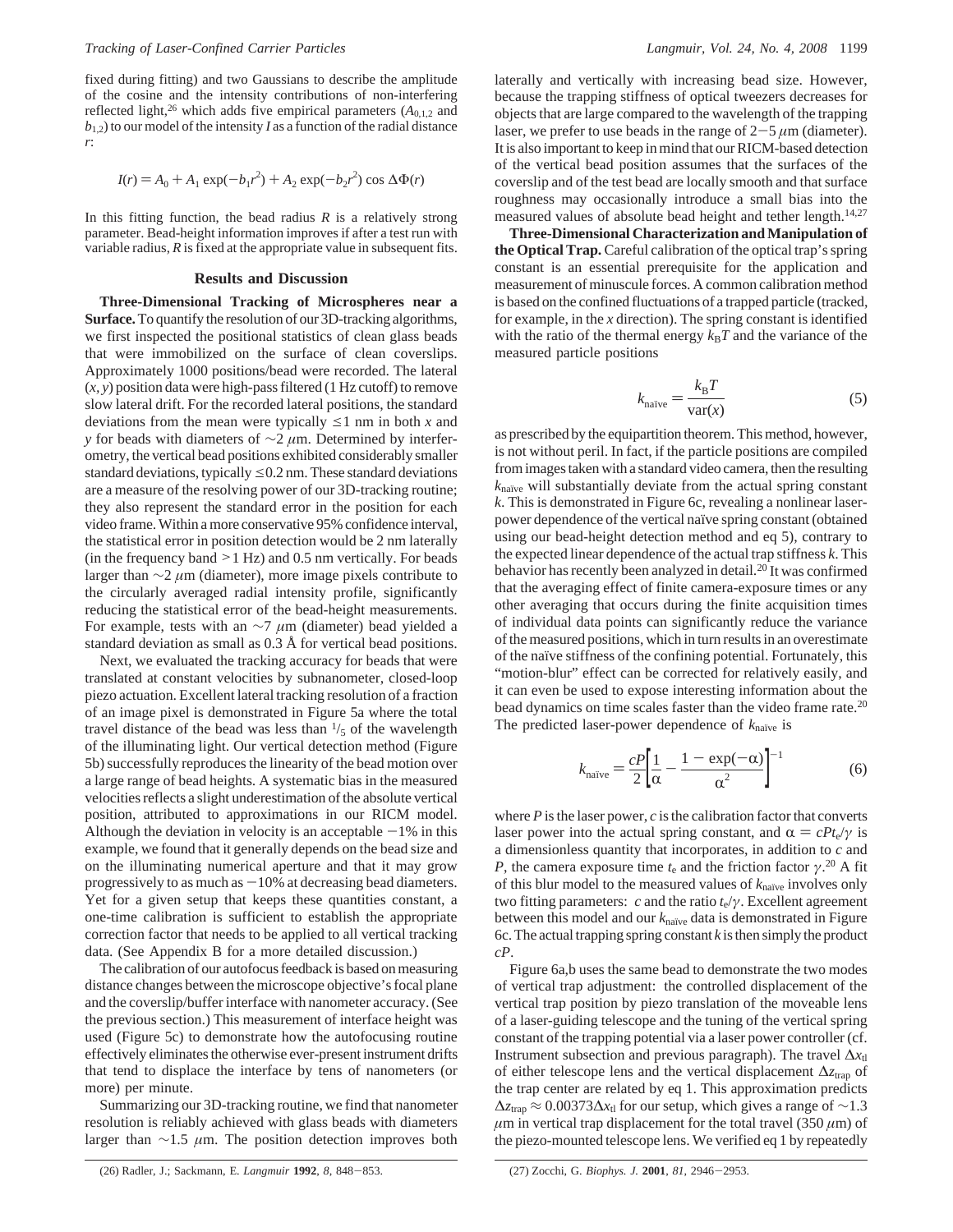

**Figure 7.** Scatter plot (left) of the 25 mW data of Figure 6b, projected along the *x* axis onto the  $y-z$  plane (side view). Dashed lines divide the data into five horizontal slices (each 41.5 nm high). The *y* positions within each slice were collected into the individual histograms on the right (after high-pass filtering to remove lateral drift). Each histogram includes the naïve lateral (*y*) spring constant of the trapping potential for the respective height slice, obtained by dividing  $k_B T$ by the variance of its subset of *y* positions.

moving the same bead up and down using first a piezo-mounted vertical pipet (cf. Figure 5b) and then the telescope (e.g., Figure 6a). The good agreement (to within 5% or better in velocity) for beads of less than ∼3 *µ*m (diameter) makes it possible to replace the pipet-based height calibration with the much simpler procedure using the telescope. (The agreement was less satisfactory for larger beads whose translation is more affected by small changes in the 3D trapping potential at varying heights. As discussed above, however, the height detection of larger beads does not require calibration.) All data in Figure 6 are shown after the correction required to match the measured bead velocity to the prediction of eq 1. The amount of sagging of the average bead position at decreasing trapping powers (Figure 6b) is set by the bead's weight. A linear fit to the mean bead height as function of the inverse (actual) vertical spring constant gives a slope that is exactly the negative bead weight discounted by buoyancy. For this example, we obtained a weight of 0.051 pN, corresponding to a bead radius of ∼939 nm, which is very close to the value of ∼935 nm estimated from the RICM pattern (using a nominal density of 2.5 g/cm3 for the glass bead and a water density of  $1 \text{ g/cm}^3$ ).

Figure 7 demonstrates another useful measurement made possible by our 3D-bead-detection routine. The scatter plot of *<sup>y</sup>*-*<sup>z</sup>* positions exposes a side view of the confining 3D potential of the optical trap. By calculating the variances for lateral (*y*) displacements for distinct height slices, we were able to validate experimentally an assumption that is implicitly made in many force measurements using optical tweezers: that the lateral spring constant is not affected by the fluctuating vertical distance of a trapped particle from the focus of the laser beam.

**Application to Biomolecules.** The 3D-positional statistics of a bead that is attached via a biomolecular tether to the substrate encodes specific information about this tether. In the absence of an external field, the random 3D positions of the lowest point *S* (south pole) of a singly tethered bead are bounded by a spherical cap with radius  $R + L$  whose center lies at a distance of  $R$  below the tether's pivot point *P* (cf. Figure 3a; *R* is the bead radius and *L* is the maximum tether length). The distribution of positions inside this cap depends on the tether flexibility—including the angular freedom at its two attachment points—and on the weight of the bead. Figure 8a,b demonstrates the clear distinction of two

biomolecular tethers with different flexibilities. Similarly, the 3D Brownian motion of a bead that is linked via two tethers to the substrate is more or less constrained to an  $\arccos 28$  allowing us to distinguish easily between single and multiple attachments. (The diameter of all beads used in this subsection is ∼2 *µ*m.)

Manipulation of the optical trap allows us to inspect biomolecular responses to force steps and ramps. Whenever the trap is not perfectly aligned above a tether's pivot point on the substrate (Figure 8c), vertical distance information alone is not sufficient to characterize the biomolecule. The capability to track bead positions in 3D allows us to recover the needed information easily, yet because of random bead rotations, the shortest distance between *P* and the bead surface does not necessarily coincide with the end-to-end length of the tether, particularly at zero or low trapping forces. However, whenever the net-pulling force exceeds the polymer force scale  $k_B T$ /(segment length), it is safe to assume that bead rotations are sufficiently suppressed and that the distributions of pivot-to-bead distances (e.g., inset in Figure 8c) reflect fluctuations of the true tether length.

Next, the gradual stretching of a ssDNA tether by repeated force ramps (Figure 9a) revealed a progressive reduction in the magnitude of fluctuations of the tether's end-to-end length at larger extensions. This gives rise to the following Brownianimaging approach to establish force-extension relations even if an independent force calibration is unavailable. If the potential governing the residual motion of the confined (tethered and trapped) bead is locally harmonic about equilibrium, then its effective spring constant at any given tether length is  $k_{\text{eff}}(d)$  =  $k_B T/var(d)$ . Here, var(*d*) is the sliding variance of the instantaneous pivot-to-bead distance, *d*, calculated relative to a sliding average that had been computed in a previous first pass over the data. Generally,  $k_{\text{eff}}$  is the sum of the stiffness of the optical trap and of the local spring constant  $k_p(d)$  of the polymer tether (including soft linker molecules). Assuming that  $k_p$  is the dominating contribution to the sum, *k*eff may be taken as a rough estimate of *k*p. Then, the force required to extend the tether from some initial length  $d_0$  to  $d$  is  $f_0 + f_{d_0}^d k_p(\tilde{d}) d\tilde{d}$ , where  $f_0$  is the holding force at a length of  $d_0$ . Carrying out the integration by direct force at a length of  $d_0$ . Carrying out the integration by direct evaluation of the area under the noisy  $k_p(d)$  curve gives the mean force  $\bar{f}(d)$  as a function of the tether length (Figure 9b). This preliminary example demonstrates the technique's potential for extracting structural properties of small single molecules by analyzing near-equilibrium thermal-noise fluctuations in the presence of a stable, slowly varying (effectively adiabatic) external potential.

Our final example highlights the ability of our technique to resolve length changes that accompany reversible intramolecular transitions of small proteins (Figure 10). In this case, the optical trap was used to subject a spectrin construct of four identical repeats to a pull/hold/return force protocol. During the loading phase, the trap laser power was increased at a preset constant rate that resulted in a force ramp with a slope of ∼5 pN/s. (Strictly, this force-loading rate is experienced by trapped objects constrained at a fixed height). Four sudden steps in length can be distinguished clearly during this loading phase (labeled by arrows in Figure 10b), corresponding to four successive unfolding events of individual spectrin repeats. Then, following a pause of 3.5 s, the trapping power was decreased at the same rate. The initial part of the return phase reveals a force-extension behavior of the unfolded construct that is well described by the wormlike chain (WLC) model (Figure 10a). However, as the decreasing

<sup>(28)</sup> Wong, W. P.; Heinrich, V.; Evans, E. *Mat. Res. Soc. Symp. Proc.* **2004**, *<sup>790</sup>*, P5.1.1-P5.1.12. (29) Smith, S. B.; Cui, Y.; Bustamante, C. *Science* **<sup>1996</sup>**, *<sup>271</sup>*, 795-799.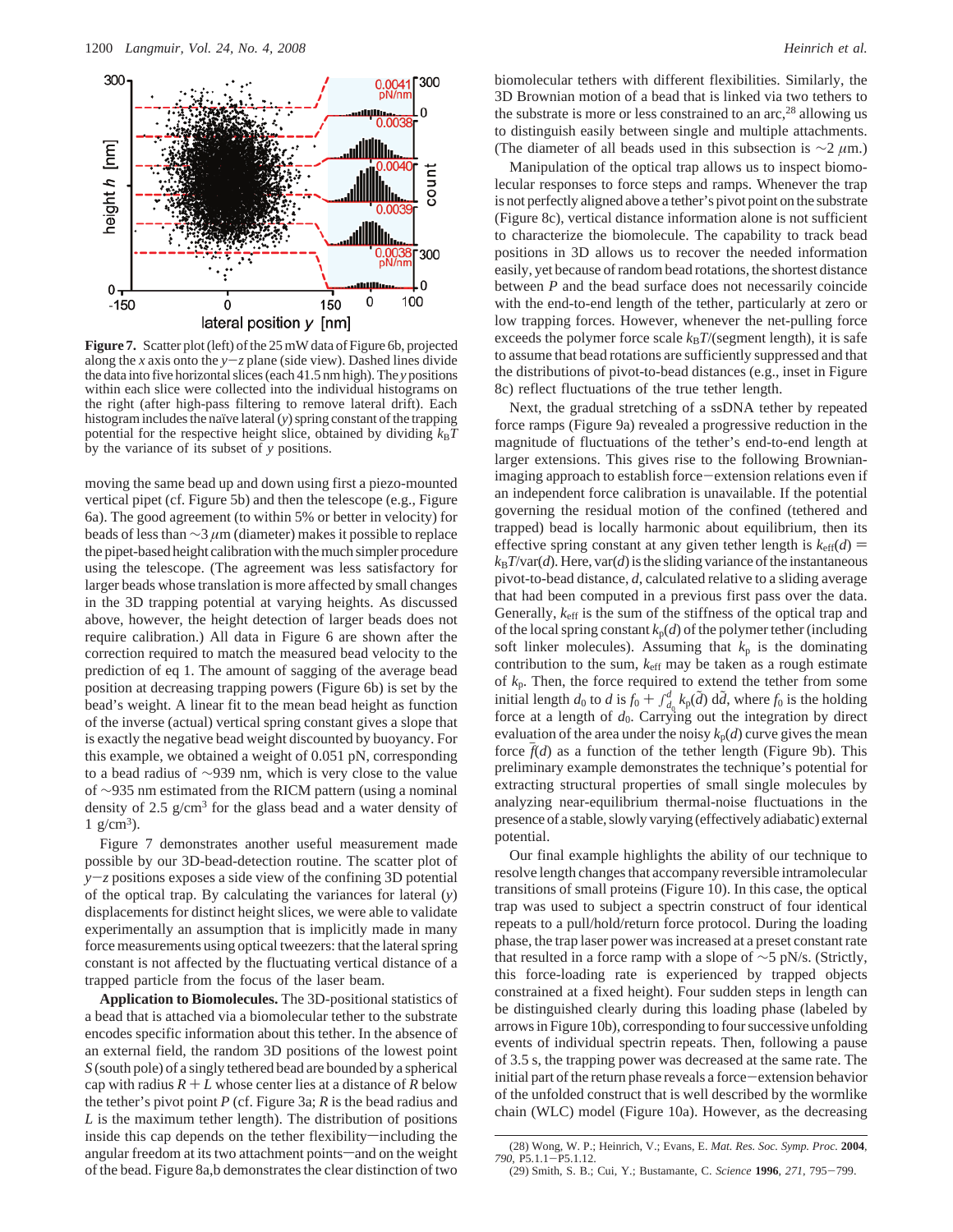

**Figure 8.** Characterization of short, tethered biomolecules. (a) A hollow spherical cap of 3D bead positions is the signature of a rigid biomolecular tether (here, a construct of five spectrin repeats). (b) For a flexible tether (here, a short ssDNA oligonucleotide), the cap appears to be filled. The insets in plots a and b show  $x-z$  projections of a central thin slice ( $\Delta y = 20$  nm) through the 3D data. Note that there is an ∼10-fold difference in the *z* scale between plots a and b. (c) Added to the data of plot b are the positions of the bead's south pole for two nonzero trapping potentials stretching the ssDNA molecule. The optical trap was not perfectly aligned laterally with the pivot point *P*. The inset presents a histogram of the shortest distance between *P* and the bead surface.



**Figure 9.** Mechanical characterization of a short, tethered oligonucleotide. (a) Linear up/down ramps in laser power produced continuous changes in the pivot-to-bead distance ( $\approx$  tether length *d*) for a ssDNA-tethered bead. The first cycle is enlarged (bottom). Superimposed is the sliding average of  $d(-) \pm$  the sliding standard deviation (---). (b) Force-extension curve for the short ssDNA tether of plot a. The mean force was extracted directly from the nearequilibrium fluctuations of the tether length. High-density data symbols are shown as a thick line. The superimposed fit was obtained by modeling the inverse data as  $d(f) = \tilde{L}(\coth f - 1/t) + (f - f_0)/k_S$ , where  $t \equiv b(f - f_0)/(k_B T)$  for a freely jointed chain, and an elastic term (spring constant  $k<sub>S</sub>$ ) accounts for substrate compliance. *L* and *b* are the polymer's contour length and Kuhn segment length, respectively. The fit gave  $b \approx 1.7$  nm for this prototype example, in good agreement with literature values for ssDNA.<sup>2</sup>

force drops below  $\sim$ 5 pN, the recorded protein-tether length deviates from the behavior predicted for the extended construct by the WLC model. Close inspection reveals that the spectrin repeats are refolding to their original dimension at this stage. To quantify the refolding events, we have designed and applied other force protocols more suited for this purpose; a detailed analysis is beyond the scope of this article and will be published separately.

# **Conclusions**

This article presents the details of our new instrument and approach to quantify weak intramolecular interactions of even small biomolecules. We have demonstrated the technique's capability of high-resolution tracking of the 3D motion of functionalized carrier beads. Precise control of a well-characterized, vertically adjustable laser-optical trap allows us to



**Figure 10.** Unfolding of short spectrin repeats by mechanical force. The force was linearly ramped from 0.3 to 19 pN at a rate of 5 pN/s, held for 3.5 s, and then linearly decreased back to 0.3 pN at the same rate. The inset of plot a is enlarged in plot b to illustrate the exquisite resolution with which our technique reported successive unfolding events of all four spectrin repeats of the construct that was used. (Unfolding events are labeled by vertical arrows and by the respective unfolding forces.) The force-extension behavior of the unfolded construct is exposed during the initial stage of the force relaxation in plot a; it is well described by the worm-like chain model with a total contour length of 225 nm and a persistence length of 0.66 nm. Close inspection of the tether length at lower forces during the return phase reveals spectrin refolding events.

superimpose longtime-stable bias potentials on the energy landscape of the biomolecular interaction of interest. Together, the advanced features of our technique pave the way toward the study of complex, ultraweak near-equilibrium interactions that have largely evaded existing approaches. A particular strength of our setup is that it is not limited to large molecules but can also interrogate biomolecular tethers as short as a few tens of nanometers. Using this technique, we have recently been able to explore the unfolding and refolding kinetics of individual spectrin repeats as a function of force (to be published).

By accumulating a bead's 3D positional statistics, we effectively utilize the minuscule Brownian impulses imparted by the environment to directly image the free-energy potential of interactions within a biomolecular tether that is immobilized between the bead and the substrate. Moreover, by manipulating the optical trap we can easily adjust the size and position of its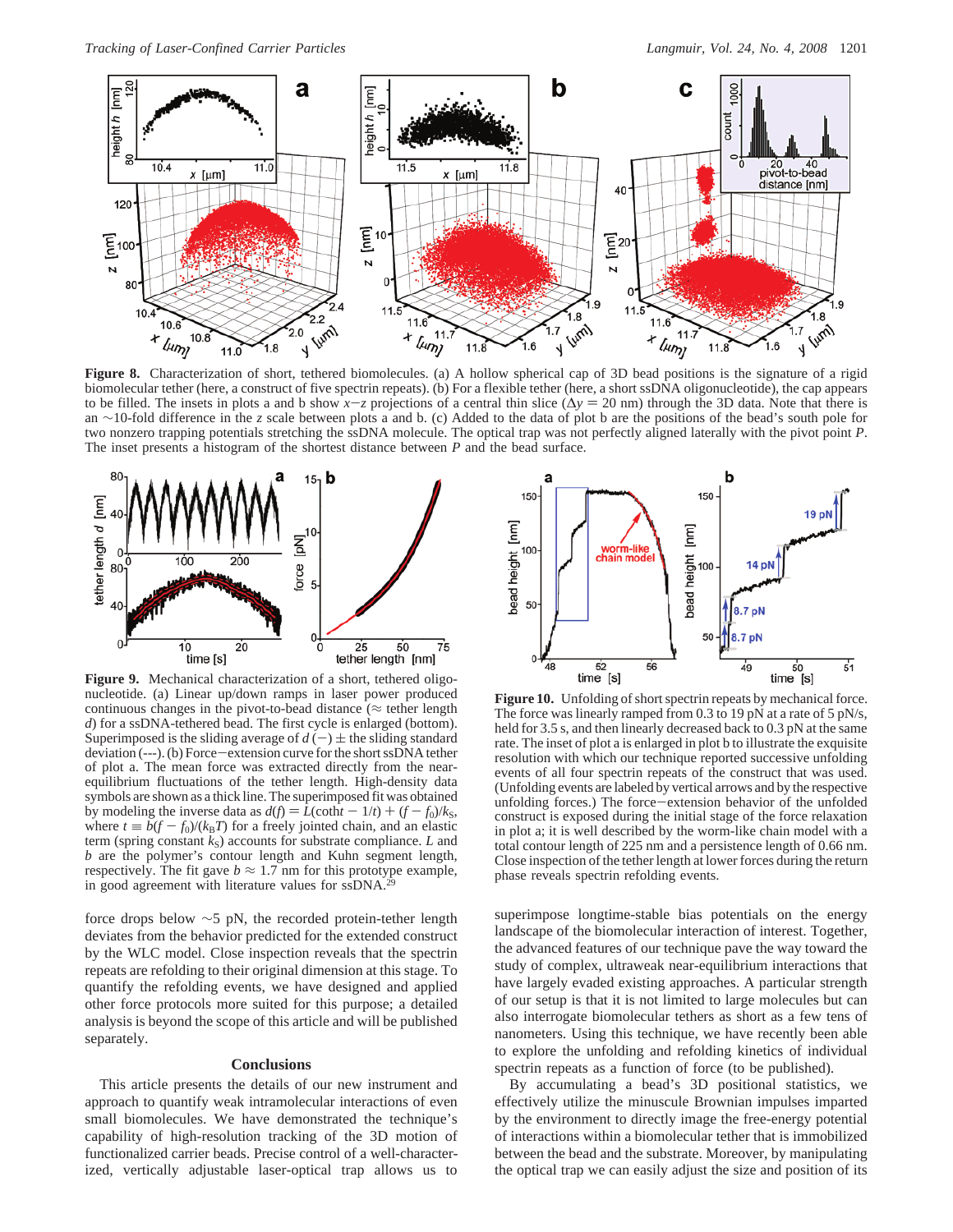

Figure A1. Displacement of the beam focus by on-axis translation of one of the two telescope lenses (here, lens 1). (a) A beam (here, originally slightly diverging) passes through telescope lenses 1 and 2 and through the microscope objective. The focal lengths of all lenses are shown at the top. Moving lens 1 toward the incoming beam by ∆*x*<sup>1</sup> (bottom) displaces the apparent beam focus (i.e., the focus in the shaded immersion medium located at the intersection of the dashed red lines with the optical axis) by  $\Delta \tilde{x}_{\text{mo}}^{(i)}$ . (For notation, see enlarged detail in plot b.) (b) Because of refraction at the glass/water interface at  $x_{\text{g/w}}$ , the true beam focus moves only by  $\Delta \tilde{x}_{\text{mo}}^{(i)}$ . ( $n_{\text{g}}$  and  $n_{\text{w}}$  are the refractive indices of the two media.)

confining potential (cf. Figures 6 and 7) and thus shape the combined energy landscape in such a way that otherwise hidden features and sparsely populated states become accessible to this Brownian-imaging approach. Essential for measurements collecting a large amount of data, the recent successful implementation of a continuous autofocusing mechanism ensures that both the trap center and the imaging focus are maintained to within 1 to 2 nm of the desired position over periods of hours.

The ability to track the 3D motion of a bead at high speed gives rise to a number of new approaches to the study of not only biomolecular statics but also nanoscale dynamics of various kinds of soft matter. Such future applications require separating the dynamics of the bead motion from the usually faster molecular interaction kinetics and relaxation times of polymer tethers. To maximize the information gained from our experiments, we have developed a multiscale Brownian dynamics simulation as an integral part of the data analysis.28 This simulation fully accounts for the 6D random bead motion, including the hydrodynamic coupling of translational and rotational motion near a wall. The molecular-scale kinetics are coarse-grained as interacting spatial probability densities, with transition rates that are exponentiated by force as prescribed by dynamic force spectroscopy.1,3

The wide range of biomolecular applications of the present technique includes the measurement of kinetic rates of bidirectional transitions, such as the formation/release of bonds or the folding/unfolding of proteins, as well as the study of complex molecular interactions that may involve multiple unbinding pathways or metastable states. For example, the exquisite resolution of our instrument allows us to characterize the properties of custom-synthesized short oligonucleotides with exactly known base-pair content and sequence. This facilitates the systematic quantification of base-pair-specific contributions to the structure and energetics of both single- and double-stranded nucleic acids and their interactions with proteins. Finally, we anticipate using this technique to quantify not only intramolecular but also intermolecular interactions. In the latter case, the surfaces of the carrier bead and the flat substrate will be functionalized with the biomolecular "reactants" of interest (e.g., specific receptor/ligand pairs), and the optical trap will be used to translate the bead to/from contact with the substrate.

**Acknowledgment.** This work was supported by National Institutes of Health grants HL65333 and HL31579. We greatly appreciate the contribution of recombinant spectrin constructs prepared in the laboratories of Dr. Mohandas Narla (New York Blood Center) and Dr. Jane Clarke (MRC Centre for Protein Engineering, University of Cambridge, U.K.).

## **Appendix A**

**Dependence of the Vertical Displacement of the Optical Trap on the Translation of Either Telescope Lens.** The height of the optical trap can be changed quickly by adjusting a movable lens of the laser-guiding telescope (part d in Figure 2) as illustrated in Figure A1. Here, we present the details of our thin-lens treatment to predict the approximate relationship between the travel Δ*x*<sub>l</sub> of lens 1 of the telescope and the displacement of the vertical trap position  $\Delta \tilde{x}_{\text{mo}}^{(i)}$ . (If lens 2 is moved instead of lens 1, then the resulting relationship will be the same except that∆*x*<sup>2</sup> replaces  $Δx<sub>l</sub>$ .) We start from the thin-lens law in Cartesian form

$$
\frac{1}{f} = \frac{1}{x_1 - x_1^{(0)}} + \frac{1}{x_1^{(i)} - x_1}
$$
(A1)

where  $x_1$ ,  $x_1^{(0)}$ , and  $x_1^{(i)}$  denote the positions of the lens, object, and image, respectively. Applied to the three lenses in Figure A1 (bottom; for notation see the Figure),

$$
\frac{1}{f_1} = \frac{1}{x_1 + \Delta x_1 - x_1^{(0)}} + \frac{1}{x_1^{(i)} - x_1 - \Delta x_1}
$$
 (A2)

$$
\frac{1}{f_2} = \frac{1}{x_1 + f_1 + f_2 - x_1^{(i)}} + \frac{1}{x_{\text{mo}}^{(o)} - x_1 - f_1 - f_2}
$$
 (A3)

$$
\frac{1}{f_{\rm mo}} = \frac{1}{x_{\rm mo} - x_{\rm mo}^{(0)}} + \frac{1}{f_{\rm mo} + \Delta x_{\rm mo}^{(i)}}
$$
(A4)

Equation A.3 has taken into account that the initial positions of lenses 1 and 2 are related by  $x_2 = x_1 + f_1 + f_2$ . It further makes use of the fact that the image position of lens 1 is the object position of lens 2,  $x_1^{(i)} = x_2^{(0)}$ , just as  $x_2^{(i)} = x_{\text{mo}}^{(0)}$ . As a suitable reference position for the objective's image position we choose reference position for the objective's image position, we choose  $x_{\text{mo}} + f_{\text{mo}}$  so that  $\Delta x_{\text{mo}}^{(i)} \equiv x_{\text{mo}}^{(i)} - (x_{\text{mo}} + f_{\text{mo}})$ , which ensures that  $\Delta x_{\text{mo}}^{(i)}$  is small.

The position of the laser source  $x_1^{(0)}$  sets the divergence of the incoming beam (which we allow to be nonzero for generality).